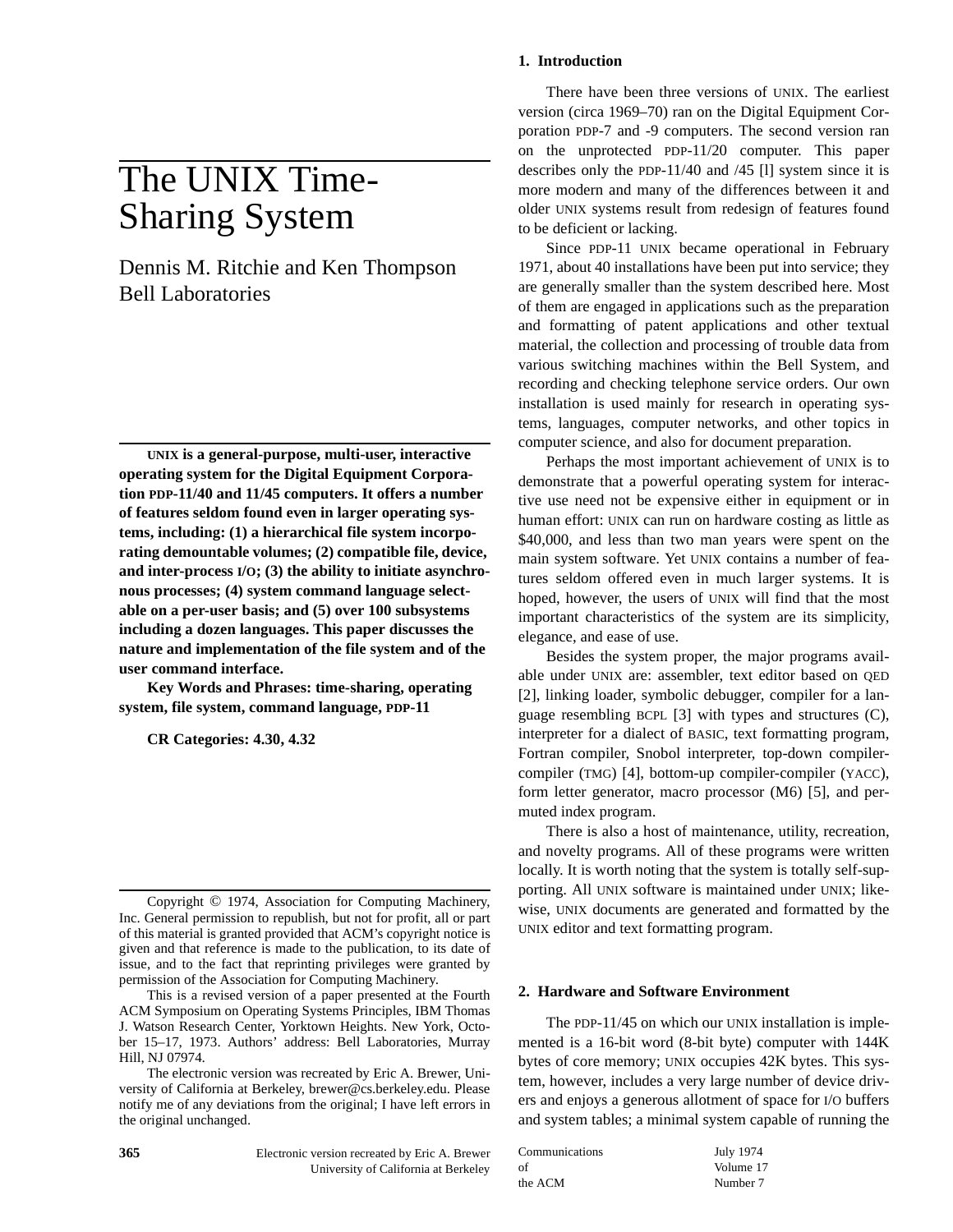software mentioned above can require as little as 50K bytes of core altogether.

The PDP-11 has a 1M byte fixed-head disk, used for file system storage and swapping, four moving-head disk drives which each provide 2.5M bytes on removable disk cartridges, and a single moving-head disk drive which uses removable 40M byte disk packs. There are also a highspeed paper tape reader-punch, nine-track magnetic tape, and D-tape (a variety of magnetic tape facility in which individual records may be addressed and rewritten). Besides the console typewriter, there are 14 variable-speed communications interfaces attached to 100-series datasets and a 201 dataset interface used primarily for spooling printout to a communal line printer. There are also several one-of-a-kind devices including a Picturephone® interface, a voice response unit, a voice synthesizer, a phototypesetter, a digital switching network, and a satellite PDP-11/20 which generates vectors, curves, and characters on a Tektronix 611 storage-tube display.

The greater part of UNIX software is written in the above-mentioned C language [6]. Early versions of the operating system were written in assembly language, but during the summer of 1973, it was rewritten in C. The size of the new system is about one third greater than the old. Since the new system is not only much easier to understand and to modify but also includes many functional improvements, including multiprogramming and the ability to share reentrant code among several user programs, we considered this increase in size quite acceptable.

## **3. The File System**

The most important job of UNIX is to provide a file system. From the point of view of the user, there are three kinds of files: ordinary disk files, directories, and special files.

## **3.1 Ordinary Files**

A file contains whatever information the user places on it, for example symbolic or binary (object) programs. No particular structuring is expected by the system. Files of text consist simply of a string of characters, with lines demarcated by the new-line character. Binary programs are sequences of words as they will appear in core memory when the program starts executing. A few user programs manipulate files with more structure: the assembler generates and the loader expects an object file in a particular format. However, the structure of files is controlled by the programs which use them, not by the system.

# **3.2 Directories**

Directories provide the mapping between the names of files and the files themselves, and thus induce a structure on the file system as a whole. Each user has a directory of his own files; he may also create subdirectories to contain groups of files conveniently treated together. A directory behaves exactly like an ordinary file except that it cannot be written on by unprivileged programs, so that the system controls the contents of directories. However, anyone with appropriate permission may read a directory just like any other file.

The system maintains several directories for its own use. One of these is the *root* directory. All files in the system can be found by tracing a path through a chain of directories until the desired file is reached. The starting point for such searches is often the root. Another system directory contains all the programs provided for general use; that is, all the *commands*. As will be seen however, it is by no means necessary that a program reside in this directory for it to be executed.

Files are named by sequences of 14 or fewer characters. When the name of a file is specified to the system, it may be in the form of a *path name*, which is a sequence of directory names separated by slashes "/" and ending in a file name. If the sequence begins with a slash, the search begins in the root directory. The name /*alpha*/*beta*/*gamma* causes the system to search the root for directory *alpha*, then to search *alpha* for *beta*, finally to find *gamma* in *beta*. *Gamma* may be an ordinary file, a directory, or a special file. As a limiting case, the name "/" refers to the root itself.

A path name not starting with "/" causes the system to begin the search in the user's current directory. Thus, the name *alpha*/*beta* specifies the file named *beta* in subdirectory *alpha* of the current directory. The simplest kind of name, for example *alpha*, refers to a file which itself is found in the current directory. As another limiting case, the null file name refers to the current directory.

The same nondirectory file may appear in several directories under possibly different names. This feature is called *linking*; a directory entry for a file is sometimes called a link. UNIX differs from other systems in which linking is permitted in that all links to a file have equal status. That is, a file does not exist within a particular directory; the directory entry for a file consists merely of its name and a pointer to the information actually describing the file. Thus a file exists independently of any directory entry, although in practice a file is made to disappear along with the last link to it.

Each directory always has at least two entries. The name in each directory refers to the directory itself. Thus a program may read the current directory under the name "." without knowing its complete path name. The name ".." by convention refers to the parent of the directory in which it appears, that is, to the directory in which it was created.

The directory structure is constrained to have the form of a rooted tree. Except for the special entries "." and "..", each directory must appear as an entry in exactly one other, which is its parent. The reason for this is to simplify the writing of programs which visit subtrees of the directory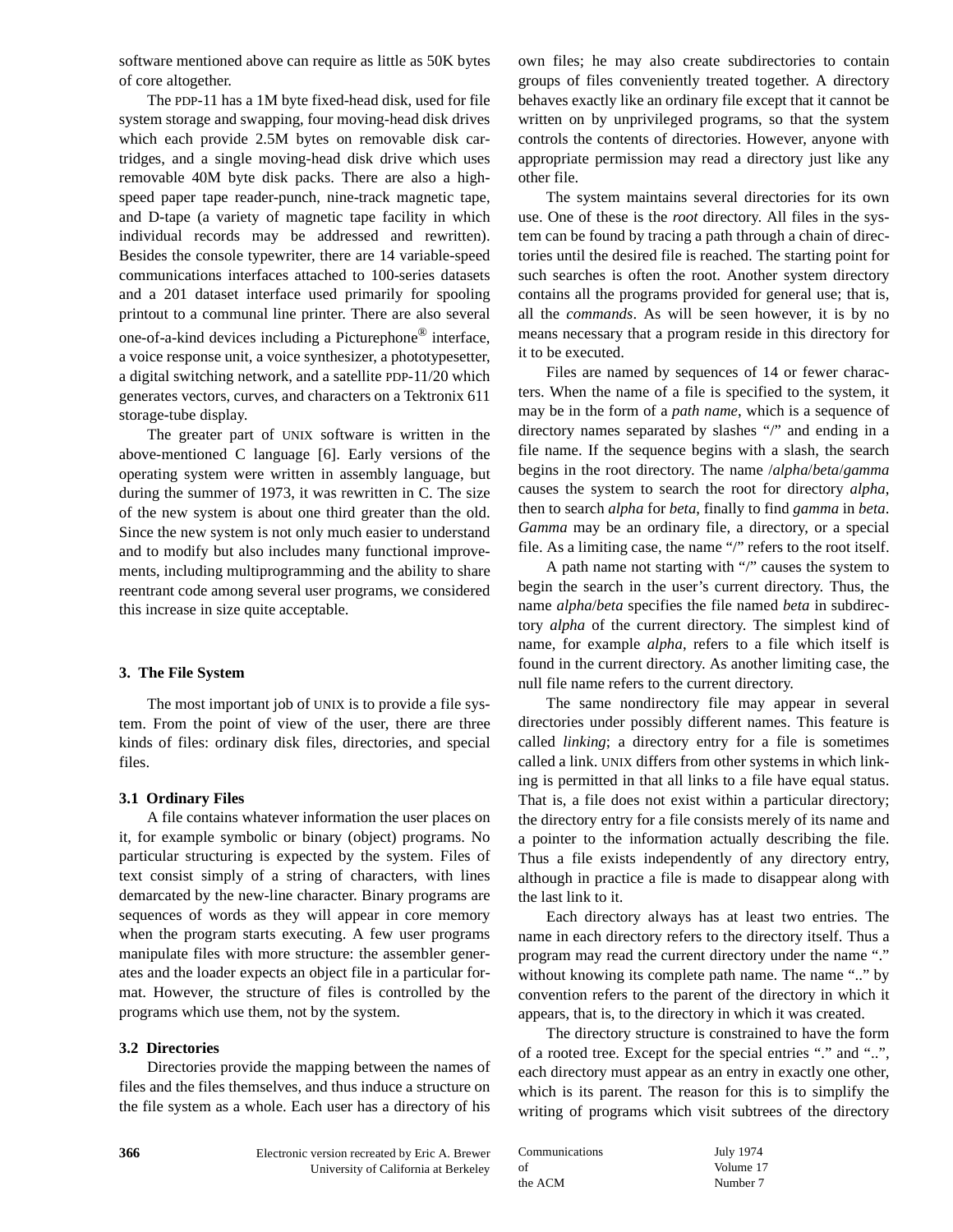structure, and more important, to avoid the separation of portions of the hierarchy. If arbitrary links to directories were permitted, it would be quite difficult to detect when the last connection from the root to a directory was severed.

# **3.3 Special Files**

Special files constitute the most unusual feature of the UNIX file system. Each I/O device supported by UNIX is associated with at least one such file. Special files are read and written just like ordinary disk files, but requests to read or write result in activation of the associated device. An entry for each special file resides in directory /*dev*, although a link may be made to one of these files just like an ordinary file. Thus, for example, to punch paper tape, one may write on the file /*dev*/*ppt*. Special files exist for each communication line, each disk, each tape drive, and for physical core memory. Of course, the active disks and the core special file are protected from indiscriminate access.

There is a threefold advantage in treating I/O devices this way: file and device I/O are as similar as possible; file and device names have the same syntax and meaning, so that a program expecting a file name as a parameter can be passed a device name; finally, special files are subject to the same protection mechanism as regular files.

# **3.4 Removable File Systems**

Although the root of the file system is always stored on the same device, it is not necessary that the entire file system hierarchy reside on this device. There is a *mount* system request which has two arguments: the name of an existing ordinary file, and the name of a direct-access special file whose associated storage volume (e.g. disk pack) should have the structure of an independent file system containing its own directory hierarchy. The effect of *mount* is to cause references to the heretofore ordinary file to refer instead to the root directory of the file system on the removable volume. In effect, *mount* replaces a leaf of the hierarchy tree (the ordinary file) by a whole new subtree (the hierarchy stored on the removable volume). After the *mount*, there is virtually no distinction between files on the removable volume and those in the permanent file system. In our installation, for example, the root directory resides on the fixed-head disk, and the large disk drive, which contains user's files, is mounted by the system initialization program, the four smaller disk drives are available to users for mounting their own disk packs. A mountable file system is generated by writing on its corresponding special file. A utility program is available to create an empty file system, or one may simply copy an existing file system.

There is only one exception to the rule of identical treatment of files on different devices: no link may exist between one file system hierarchy and another. This restriction is enforced so as to avoid the elaborate bookkeeping which would otherwise be required to assure removal of the links when the removable volume is finally dismounted. In

particular, in the root directories of all file systems, removable or not, the name ".." refers to the directory itself instead of to its parent.

# **3.5 Protection**

Although the access control scheme in UNIX is quite simple, it has some unusual features. Each user of the system is assigned a unique user identification number. When a file is created, it is marked with the user ID of its owner. Also given for new files is a set of seven protection bits. Six of these specify independently read, write, and execute permission for the owner of the file and for all other users.

If the seventh bit is on, the system will temporarily change the user identification of the current user to that of the creator of the file whenever the file is executed as a program. This change in user ID is effective only during the execution of the program which calls for it. The set-user-ID feature provides for privileged programs which may use files inaccessible to other users. For example, a program may keep an accounting file which should neither be read nor changed except by the program itself. If the set-useridentification bit is on for the program, it may access the file although this access might be forbidden to other programs invoked by the given program's user. Since the actual user ID of the invoker of any program is always available, set-user-ID programs may take any measures desired to satisfy themselves as to their invoker's credentials. This mechanism is used to allow users to execute the carefully written commands which call privileged system entries. For example, there is a system entry invocable only by the "super-user" (below) which creates an empty directory. As indicated above, directories are expected to have entries for "." and "..". The command which creates a directory is owned by the super user and has the set-user-ID bit set. After it checks its invoker's authorization to create the specified directory, it creates it and makes the entries for "." and "..".

Since anyone may set the set-user-ID bit on one of his own files, this mechanism is generally available with- out administrative intervention. For example, this protection scheme easily solves the MOO accounting problem posed in [7].

The system recognizes one particular user ID (that of the "super-user") as exempt from the usual constraints on file access; thus (for example) programs may be written to dump and reload the file system without unwanted interference from the protection system.

# **3.6 I/O Calls**

The system calls to do I/O are designed to eliminate the differences between the various devices and styles of access. There is no distinction between "random" and sequential I/O, nor is any logical record size imposed by the system. The size of an ordinary file is determined by the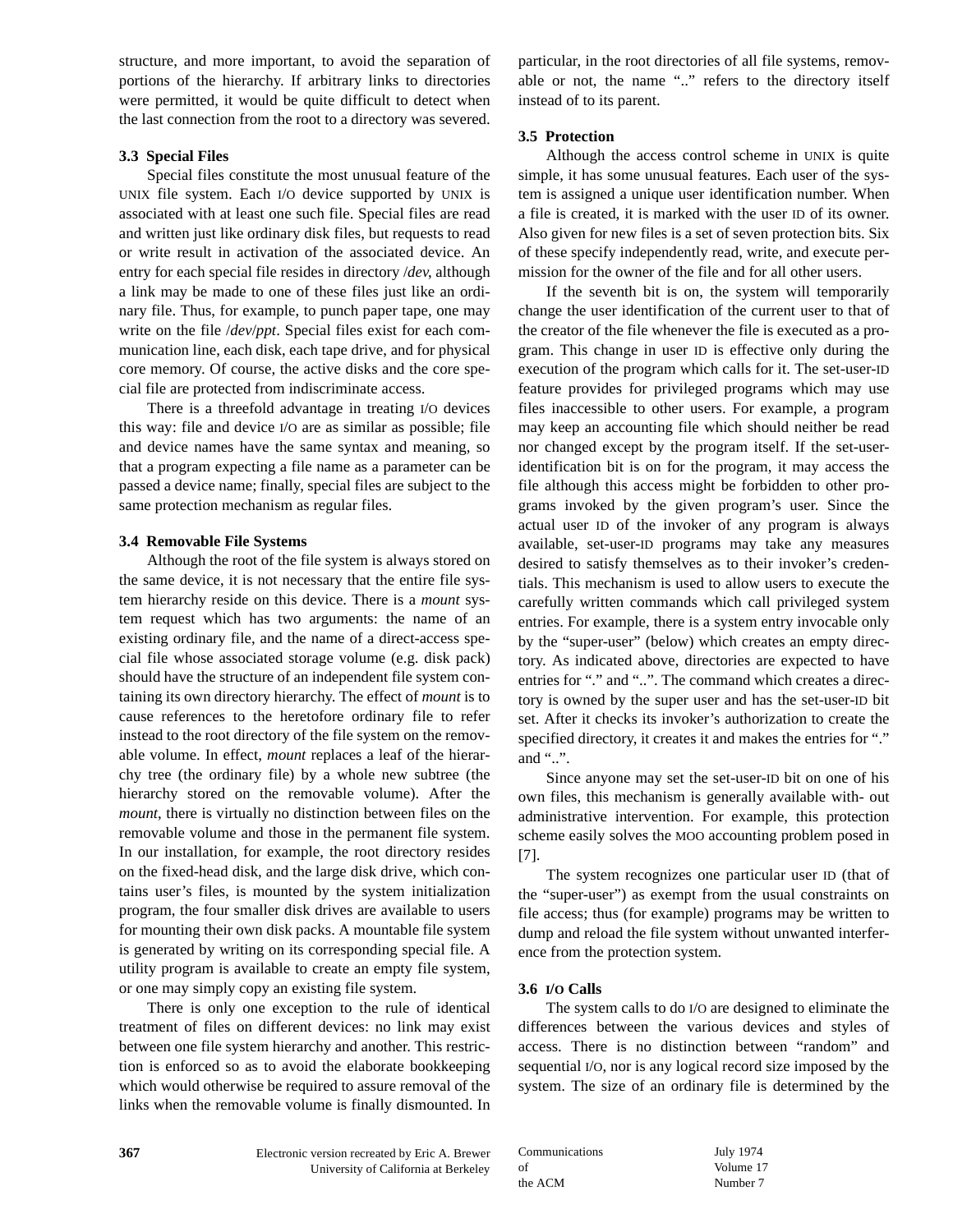highest byte written on it; no predetermination of the size of a file is necessary or possible.

To illustrate the essentials of I/O in UNIX, Some of the basic calls are summarized below in an anonymous language which will indicate the required parameters without getting into the complexities of machine language programming. Each call to the system may potentially result in an error return, which for simplicity is not represented in the calling sequence.

To read or write a file assumed to exist already, it must be opened by the following call:

## $filep = open (name, flag)$

*Name* indicates the name of the file. An arbitrary path name may be given. The *flag* argument indicates whether the file is to be read, written, or "updated", that is read and written simultaneously.

The returned value *filep* is called a *file descriptor*. It is a small integer used to identify the file in subsequent calls to read, write, or otherwise manipulate it.

To create a new file or completely rewrite an old one, there is a *create* system call which creates the given file if it does not exist, or truncates it to zero length if it does exist. *Create* also opens the new file for writing and, like *open*, returns a file descriptor.

There are no user-visible locks in the file system, nor is there any restriction on the number of users who may have a file open for reading or writing; although it is possible for the contents of a file to become scrambled when two users write on it simultaneously, in practice, difficulties do not arise. We take the view that locks are neither necessary nor sufficient, in our environment, to prevent interference between users of the same file. They are unnecessary because we are not faced with large, single-file data bases maintained by independent processes. They are insufficient because locks in the ordinary sense, whereby one user is prevented from writing on a file which another user is reading, cannot prevent confusion when, for example, both users are editing a file with an editor which makes a copy of the file being edited.

It should be said that the system has sufficient internal interlocks to maintain the logical consistency of the file system when two users engage simultaneously in such inconvenient activities as writing on the same file, creating files in the same directory or deleting each other's open files.

Except as indicated below, reading and writing are sequential. This means that if a particular byte in the file was the last byte written (or read), the next I/O call implicitly refers to the first following byte. For each open file there is a pointer, maintained by the system, which indicates the next byte to be read or written. If n bytes are read or written, the pointer advances by n bytes.

Once a file is open, the following calls may be used:

- $n = read(filep, buffer, count)$
- $n =$  write(filep, buffer, count)

Up to *count* bytes are transmitted between the file specified by *filep* and the byte array specified by *buffer*. The returned value *n* is the number of bytes actually transmitted. In the *write* case, *n* is the same as *count* except under exceptional conditions like I/O errors or end of physical medium on special files; in a read, however, *n* may without error be less than *count*. If the read pointer is so near the end of the file that reading count characters would cause reading beyond the end, only sufficient bytes are transmitted to reach the end of the file; also, typewriter-like devices never return more than one line of input. When a *read* call returns with *n* equal to zero, it indicates the end of the file. For disk files this occurs when the read pointer becomes equal to the current size of the file. It is possible to generate an end-of-file from a typewriter by use of an escape sequence which depends on the device used.

Bytes written on a file affect only those implied by the position of the write pointer and the count; no other part of the file is changed. If the last byte lies beyond the end of the file, the file is grown as needed.

To do random (direct access) I/O, it is only necessary to move the read or write pointer to the appropriate location in the file.

#### $location = seek(filep, base, offset)$

The pointer associated with *filep* is moved to a position *offset* bytes from the beginning of the file, from the current position of the pointer, or from the end of the file, depending on *base*. *Offset* may be negative. For some devices (e.g. paper tape and typewriters) seek calls are ignored. The actual offset from the beginning of the file to which the pointer was moved is returned in *location*.

**3.6.1 Other I/O Calls.** There are several additional system entries having to do with I/O and with the file system which will not be discussed. For example: close a file, get the status of a file, change the protection mode or the owner of a file, create a directory, make a link to an existing file, delete a file.

#### **4. Implementation of the File System**

As mentioned in §3.2 above, a directory entry contains only a name for the associated file and a pointer to the file itself. This pointer is an integer called the *i-number* (for index number) of the file. When the file is accessed, its *inumber* is used as an index into a system table (the *i-list*) stored in a known part of the device on which the directory resides. The entry thereby found (the file's *i-node*) contains the description of the file as follows.

- 1. Its owner.
- 2. Its protection bits.
- 3. The physical disk or tape addresses for the file contents.
- 4. Its size.

**368** Electronic version recreated by Eric A. Brewer University of California at Berkeley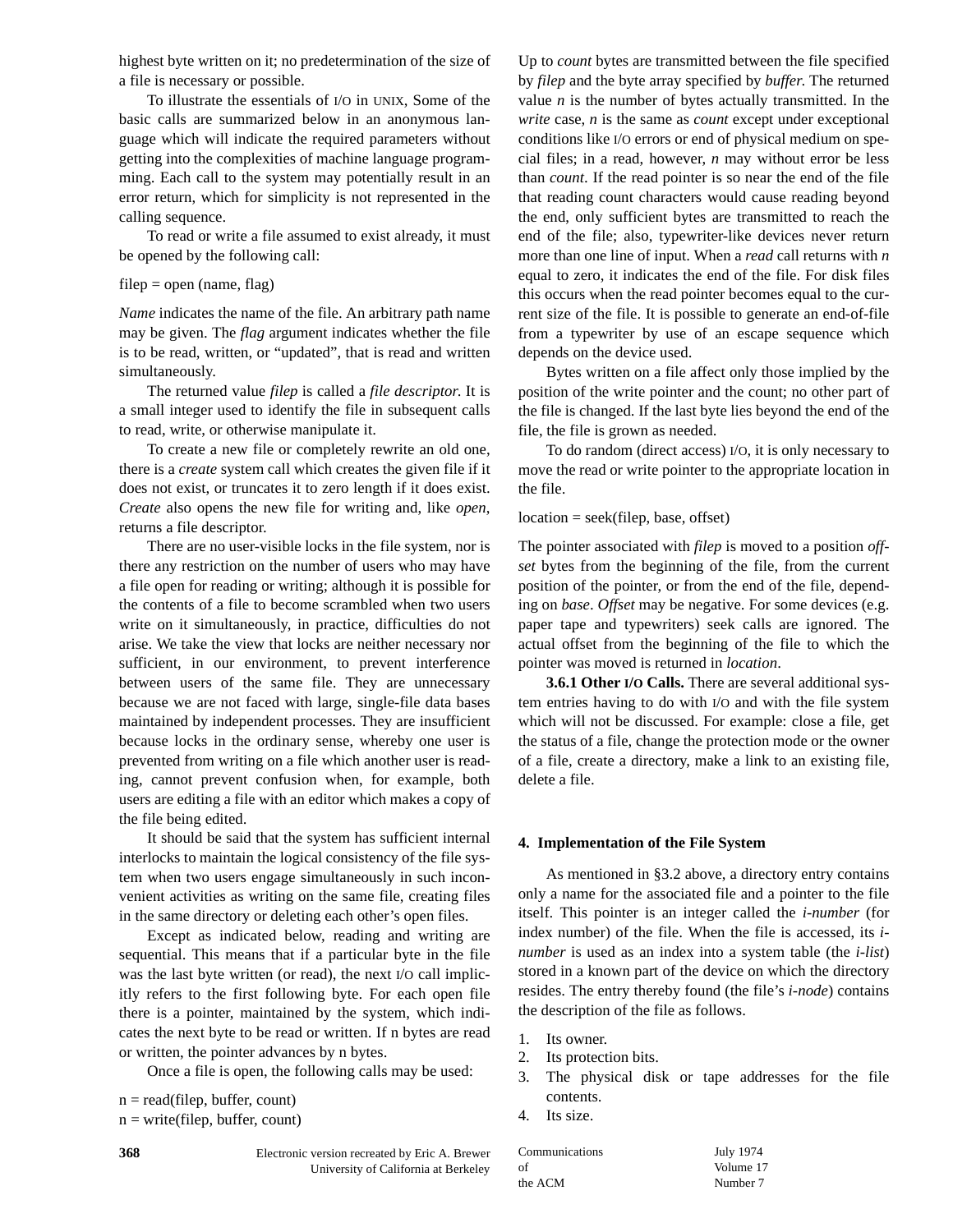- 5. Time of last modification
- 6. The number of links to the file, that is, the number of times it appears in a directory.
- 7. A bit indicating whether the file is a directory.
- 8. A bit indicating whether the file is a special file.
- 9. A bit indicating whether the file is "large" or "small."

The purpose of an *open* or *create* system call is to turn the path name given by the user into an i-number by searching the explicitly or implicitly named directories. Once a file is open, its device, i-number, and read/write pointer are stored in a system table indexed by the file descriptor returned by the *open* or *create*. Thus the file descriptor supplied during a subsequent call to read or write the file may be easily related to the information necessary to access the file.

When a new file is created, an i-node is allocated for it and a directory entry is made which contains the name of the file and the i-node number. Making a link to an existing file involves creating a directory entry with the new name, copying the i-number from the original file entry, and incrementing the link-count field of the i-node. Removing (deleting) a file is done by decrementing the link-count of the i-node specified by its directory entry and erasing the directory entry. If the link-count drops to 0, any disk blocks in the file are freed and the i-node is deallocated.

The space on all fixed or removable disks which contain a file system is divided into a number of 512-byte blocks logically addressed from 0 up to a limit which depends on the device. There is space in the i-node of each file for eight device addresses. A *small* (nonspecial) file fits into eight or fewer blocks; in this case the addresses of the blocks themselves are stored. For *large* (nonspecial) files, each of the eight device addresses may point to an indirect block of 256 addresses of blocks constituting the file itself. These files may be as large as  $8.256.512$ , or 1,048,576 ( $2^{20}$ ) bytes.

The foregoing discussion applies to ordinary files. When an I/O request is made to a file whose i-node indicates that it is special, the last seven device address words are immaterial, and the list is interpreted as a pair of bytes which constitute an internal *device* name. These bytes specify respectively a device type and subdevice number. The device type indicates which system routine will deal with I/ O on that device; the subdevice number selects, for example, a disk drive attached to a particular controller or one of several similar typewriter interfaces.

In this environment, the implementation of the *mount* system call (§3.4) is quite straightforward. *Mount* maintains a system table whose argument is the i-number and device name of the ordinary file specified during the *mount*, and whose corresponding value is the device name of the indicated special file. This table is searched for each (i-number, device)-pair which turns up while a path name is being scanned during an *open* or *create*; if a match is found, the inumber is replaced by 1 (which is the i-number of the root directory on all file systems), and the device name is replaced by the table value.

To the user, both reading and writing of files appear to be synchronous and unbuffered. That is immediately after return from a *read* call the data are available, and conversely after a *write* the user's workspace may be reused. In fact the system maintains a rather complicated buffering mechanism which reduces greatly the number of I/O operations required to access a file. Suppose a *write* call is made specifying transmission of a single byte.

UNIX will search its buffers to see whether the affected disk block currently resides in core memory; if not, it will be read in from the device. Then the affected byte is replaced in the buffer, and an entry is made in a list of blocks to be written. The return from the *write* call may then take place, although the actual I/O may not be completed until a later time. Conversely, if a single byte is read, the system determines whether the secondary storage block in which the byte is located is already in one of the system's buffers; if so, the byte can be returned immediately. If not, the block is read into a buffer and the byte picked out.

A program which reads or writes files in units of 512 bytes has an advantage over a program which reads or writes a single byte at a time, but the gain is not immense; it comes mainly from the avoidance of system overhead. A program which is used rarely or which does no great volume of I/O may quite reasonably read and write in units as small as it wishes.

The notion of the i-list is an unusual feature of UNIX. In practice, this method of organizing the file system has proved quite reliable and easy to deal with. To the system itself, one of its strengths is the fact that each file has a short, unambiguous name which is related in a simple way to the protection, addressing, and other information needed to access the file. It also permits a quite simple and rapid algorithm for checking the consistency of a file system, for example verification that the portions of each device containing useful information and those free to be allocated are disjoint and together exhaust the space on the device. This algorithm is independent of the directory hierarchy, since it need only scan the linearly-organized i-list. At the same time the notion of the i-list induces certain peculiarities not found in other file system organizations. For example, there is the question of who is to be charged for the space a file occupies, since all directory entries for a file have equal status. Charging the owner of a file is unfair, in general, since one user may create a file, another may link to it, and the first user may delete the file. The first user is still the owner of the file, but it should be charged to the second user. The simplest reasonably fair algorithm seems to be to spread the charges equally among users who have links to a file. The current version of UNIX avoids the issue by not charging any fees at all.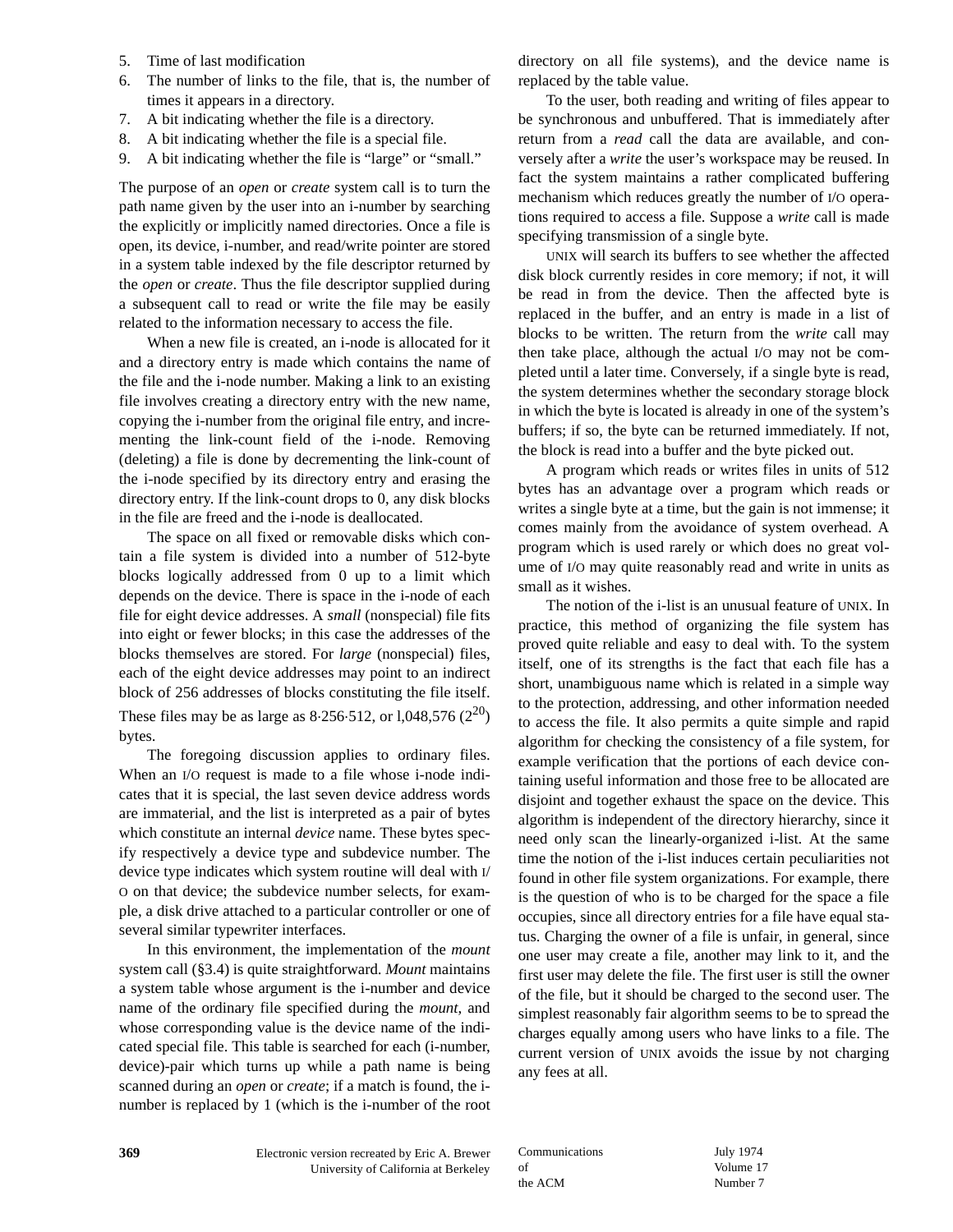## **4.1 Efficiency of the File System**

To provide an indication of the overall efficiency of UNIX and of the file system in particular, timings were made of the assembly of a 7621-line program. The assembly was run alone on the machine; the total clock time was 35.9 sec, for a rate of 212 lines per sec. The time was divided as follows: 63.5 percent assembler execution time, 16.5 percent system overhead, 20.0 percent disk wait time. We will not attempt any interpretation of these figures nor any comparison with other systems, but merely note that we are generally satisfied with the overall performance of the system.

#### **5. Processes and Images**

An *image* is a computer execution environment. It includes a core image, general register values, status of open files, current directory, and the like. An image is the current state of a pseudo computer.

A *process* is the execution of an image. While the processor is executing on behalf of a process, the image must reside in core; during the execution of other processes it remains in core unless the appearance of an active, higherpriority process forces it to be swapped out to the fixedhead disk.

The user-core part of an image is divided into three logical segments. The program text segment begins at location 0 in the virtual address space. During execution, this segment is write-protected and a single copy of it is shared among all processes executing the same program. At the first 8K byte boundary above the program text segment in the virtual address space begins a non-shared, writable data segment, the size of which may be extended by a system call. Starting at the highest address in the virtual address space is a stack segment, which automatically grows downward as the hardware's stack pointer fluctuates.

#### **5.1 Processes**

Except while UNIX is bootstrapping itself into operation, a new process can come into existence only by use of the fork system call:

#### $processid = fork$  (label)

When *fork* is executed by a process, it splits into two independently executing processes. The two processes have independent copies of the original core image, and share any open files. The new processes differ only in that one is considered the parent process: in the parent, control returns directly from the *fork*, while in the child, control is passed to location *label*. The *processid* returned by the *fork* call is the identification of the other process.

Because the return points in the parent and child process are not the same, each image existing after a *fork* may determine whether it is the parent or child process.

#### **5.2 Pipes**

Processes may communicate with related processes using the same system *read* and *write* calls that are used for file system I/O. The call

#### $filep = pipe()$

returns a file descriptor *filep* and creates an interprocess channel called a *pipe*. This channel, like other open flies, is passed from parent to child process in the image by the *fork* call. A *read* using a pipe file descriptor waits until another process writes using the file descriptor for the same pipe. At this point, data are passed between the images of the two processes. Neither process need know that a pipe, rather than an ordinary file, is involved.

Although interprocess communication via pipes is a quite valuable tool (see §6.2), it is not a completely general mechanism since the pipe must be set up by a common ancestor of the processes involved.

#### **5.3 Execution of Programs**

Another major system primitive is invoked by

execute(file,  $arg_1, arg_2, ..., arg_n$ )

which requests the system to read in and execute the program named by *file*, passing it string arguments  $arg_1, arg_2,$ ...,  $arg_n$ . Ordinarily,  $arg_1$  should be the same string as *file*, so that the program may determine the name by which it was invoked. All the code and data in the process using *execute* is replaced from the file, but open files, current directory, and interprocess relationships are unaltered. Only if the call fails, for example because *file* could not be found or because its execute-permission bit was not set, does a return take place from the *execute* primitive; it resembles a "jump" machine instruction rather than a subroutine call.

#### **5.4 Process Synchronization**

Another process control system call

 $processid = wait()$ 

causes its caller to suspend execution until one of its children has completed execution. Then *wait* returns the *processid* of the terminated process. An error return is taken if the calling process has no descendants. Certain status from the child process is also available. *Wait* may also present status from a grandchild or more distant ancestor; see §5.5.

#### **5.5 Termination**

Lastly,

#### exit (status)

terminates a process, destroys its image, closes its open files, and generally obliterates it. When the parent is notified through the *wait* primitive, the indicated *status* is available to the parent; if the parent has already terminated, the status is available to the grandparent, and so on. Processes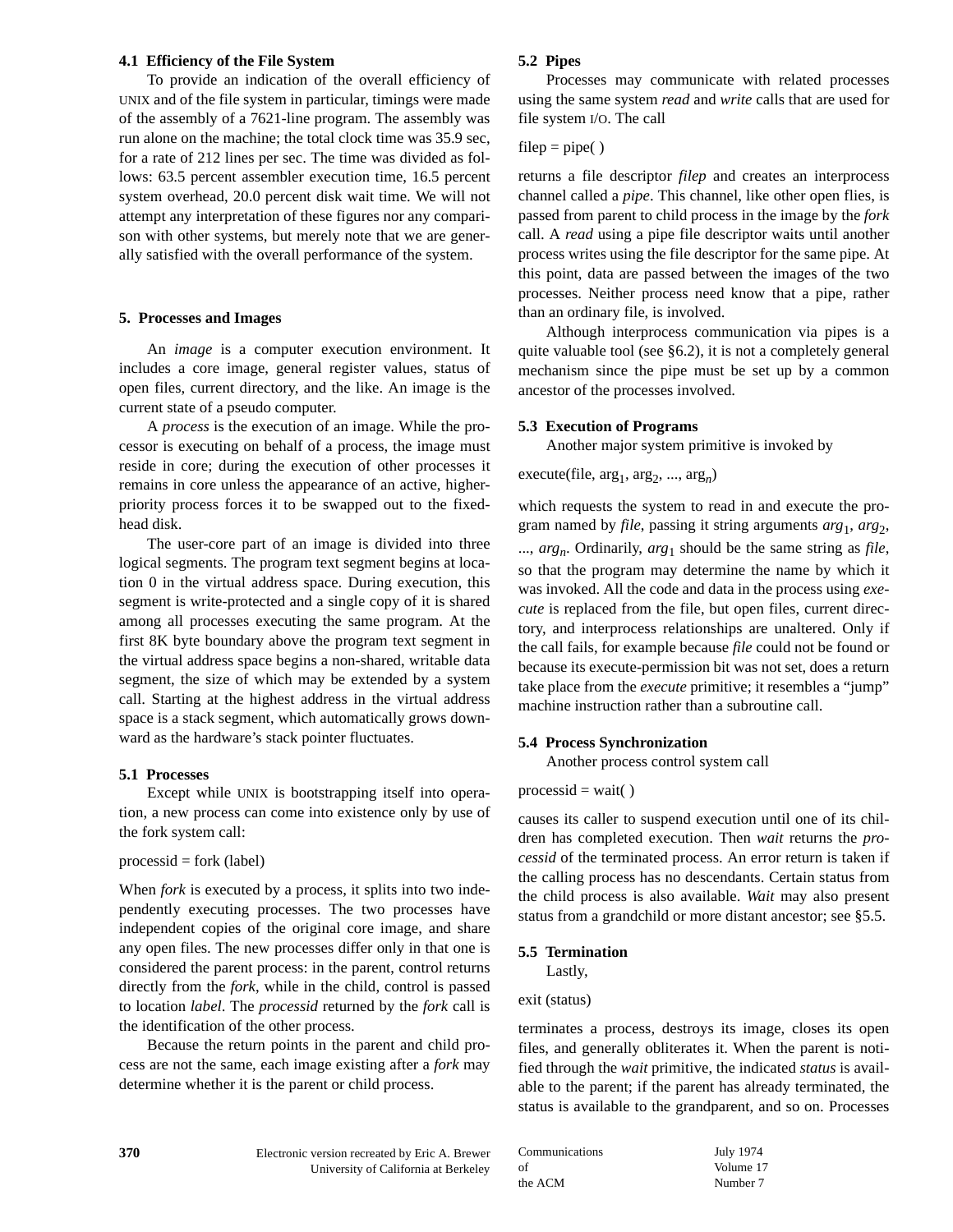may also terminate as a result of various illegal actions or user-generated signals (§7 below).

## **6. The Shell**

For most users, communication with UNIX is carried on with the aid of a program called the Shell. The Shell is a command line interpreter: it reads lines typed by the user and interprets them as requests to execute other programs. In simplest form, a command line consists of the command name followed by arguments to the command, all separated by spaces:

## command  $\arg_1 \arg_2 \cdots \arg_n$

The Shell splits up the command name and the arguments into separate strings. Then a file with name *command* is sought; *command* may be a path name including the "/" character to specify any file in the system. If *command* is found, it is brought into core and executed. The arguments collected by the Shell are accessible to the command. When the command is finished, the Shell resumes its own execution, and indicates its readiness to accept another command by typing a prompt character.

If file *command* cannot be found, the Shell prefixes the string /*bin*/ to command and attempts again to find the file. Directory /*bin* contains all the commands intended to be generally used.

## **6.1 Standard I/O**

The discussion of I/O in §3 above seems to imply that every file used by a program must be opened or created by the program in order to get a file descriptor for the file. Programs executed by the Shell, however, start off with two open files which have file descriptors 0 and 1. As such a program begins execution, file 1 is open for writing, and is best understood as the standard output file. Except under circumstances indicated below, this file is the user's typewriter. Thus programs which wish to write informative or diagnostic information ordinarily use file descriptor 1. Conversely, file 0 starts off open for reading, and programs which wish to read messages typed by the user usually read this file.

The Shell is able to change the standard assignments of these file descriptors from the user's typewriter printer and keyboard. If one of the arguments 'to a command is prefixed by " $\rangle$ ", file descriptor 1 will, for the duration of the command, refer to the file named after the "〉". For example,

ls

ordinarily lists, on the typewriter, the names of the files in the current directory. The command

ls 〉there

creates a file called *there* and places the listing there. Thus the argument "〉there" means, "place output on *there*." On the other hand,

ed

ordinarily enters the editor, which takes requests from the user via his typewriter. The command

#### ed 〈script

interprets *script* as a file of editor commands; thus " $\langle$ script" means, "take input from *script*."

Although the file name following " $\langle$ " or " $\rangle$ " appears to be an argument to the command, in fact it is interpreted completely by the Shell and is not passed to the command at all. Thus no special coding to handle I/O redirection is needed within each command; the command need merely use the standard file descriptors 0 and 1 where appropriate.

## **6.2 Filters**

An extension of the standard I/O notion is used to direct output from one command to the input of another. A sequence of commands separated by vertical bars causes the Shell to execute all the commands simultaneously and to arrange that the standard output of each command be delivered to the standard input of the next command in the sequence. Thus in the command line

 $\lg$  | pr –2 | opr

*ls* lists the names of the files in the current directory; its output is passed to *pr*, which paginates its input with dated headings. The argument "-2" means double column. Likewise the output from *pr* is input to *opr*. This command spools its input onto a file for off-line printing.

This process could have been carried out more clumsily by

ls 〉temp1 pr  $-2$   $\langle \text{temp1} \rangle$ temp2 opr 〈temp2

followed by removal of the temporary files. In the absence of the ability to redirect output and input, a still clumsier method would have been to require the *ls* command to accept user requests to paginate its output, to print in multicolumn format, and to arrange that its output be delivered off-line. Actually it would be surprising, and in fact unwise for efficiency reasons, to expect authors of commands such as *ls* to provide such a wide variety of output options.

A program such as *pr* which copies its standard input to its standard output (with processing) is called a *filter*. Some filters which we have found useful perform character transliteration, sorting of the input, and encryption and decryption.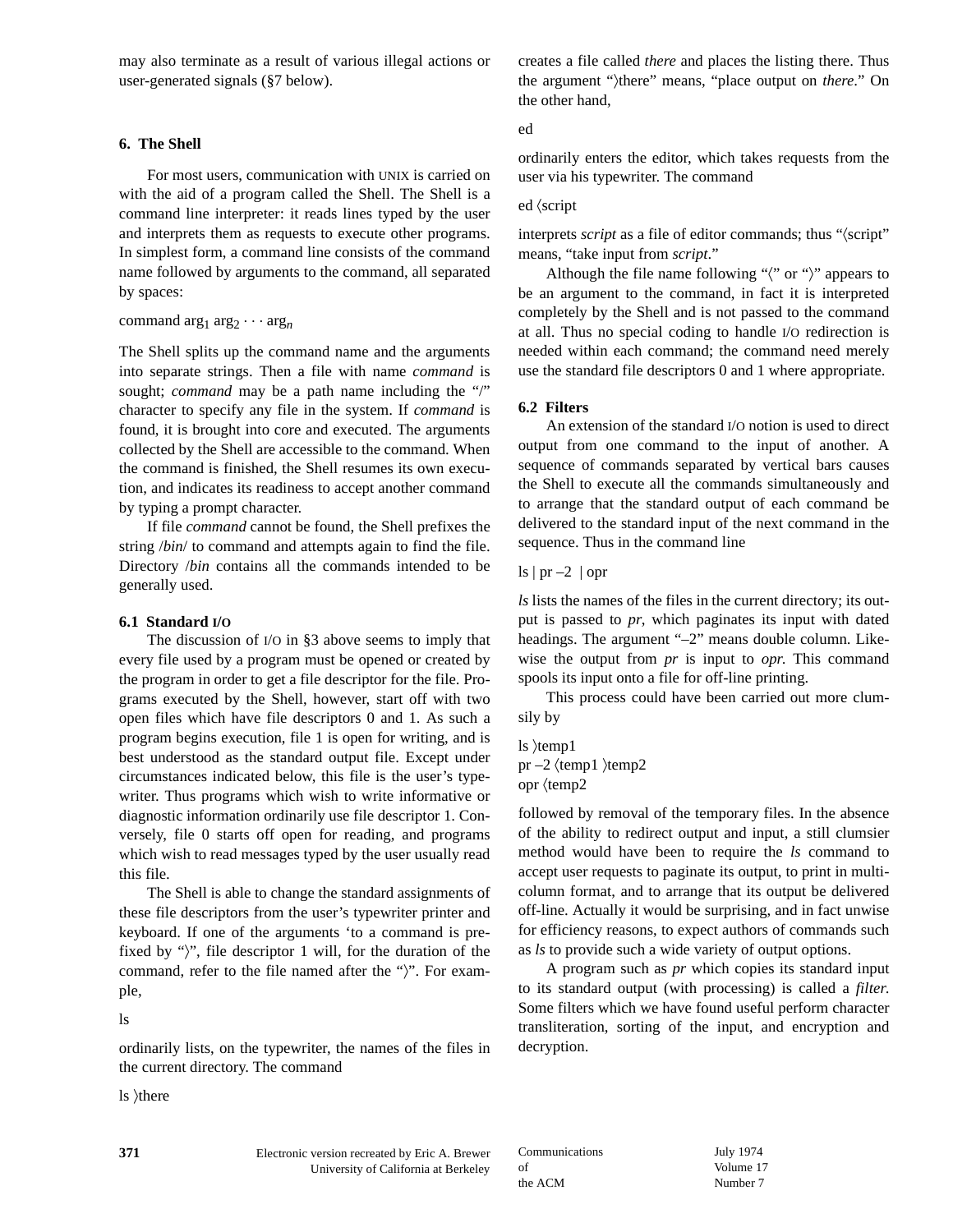#### **6.3 Command Separators: Multitasking**

Another feature provided by the Shell is relatively straightforward. Commands need not be on different lines; instead they may be separated by semicolons.

ls; ed

will first list the contents of the current directory, then enter the editor.

A related feature is more interesting. If a command is followed by "&", the Shell will not wait for the command to finish before prompting again; instead, it is ready immediately to accept a new command. For example,

#### as source 〉output &

causes source to be assembled, with diagnostic output going to output; no matter how long the assembly takes, the Shell returns immediately. When the Shell does not wait for the completion of a command, the identification of the process running that command is printed. This identification may be used to wait for the completion of the command or to terminate it. The "&" may be used several times in a line:

#### as source  $\text{output} \& \text{ls} \& \text{ls}$

does both the assembly and the listing in the background. In the examples above using "&", an output file other than the typewriter was provided; if this had not been done, the outputs of the various commands would have been intermingled.

The Shell also allows parentheses in the above operations. For example,

(date; ls)  $\lambda x \&$ 

prints the current date and time followed by a list of the current directory onto the file *x*. The Shell also returns immediately for another request.

## **6.4 The Shell as a Command: Command files**

The Shell is itself a command, and may be called recursively. Suppose file *tryout* contains the lines

as source mv a.out testprog testprog

The *mv* command causes the file *a.out* to be renamed *testprog*. *a.out* is the (binary) output of the assembler, ready to be executed. Thus if the three lines above were typed on the console, *source* would be assembled, the resulting program named *testprog*, and *testprog* executed. When the lines are in *tryout*, the command

sh 〈tryout

would cause the Shell *sh* to execute the commands sequentially.

The Shell has further capabilities, including the ability to substitute parameters and to construct argument lists from a specified subset of the file names in a directory. It is

also possible to execute commands conditionally on character string comparisons or on existence of given files and to perform transfers of control within filed command sequences.

## **6.5 Implementation of the Shell**

The outline of the operation of the Shell can now be understood. Most of tile time, the Shell is waiting for the user to type a command. When the new-line character ending the line is typed, the Shell's *read* call returns. The Shell analyzes the command line, putting the arguments in a form appropriate for *execute*. Then *fork* is called. The child process, whose code of course is still that of the Shell, attempts to perform an *execute* with the appropriate arguments. If successful, this will bring in and start execution of the program whose name was given. Meanwhile, the other process resulting from the *fork*, which is the parent process, *waits* for the child process to die. When this happens, the Shell knows the command is finished, so it types its prompt and reads the typewriter to obtain another command.

Given this framework, the implementation of background processes is trivial; whenever a command line contains "&", the Shell merely refrains from waiting for the process which it created to execute the command.

Happily, all of this mechanism meshes very nicely with the notion of standard input and output files. When a process is created by the *fork* primitive, it inherits not only the core image of its parent but also all the files currently open in its parent, including those with file descriptors 0 and 1. The Shell, of course, uses these files to read command lines and to write its prompts and diagnostics, and in the ordinary case its children—the command programs—inherit them automatically. When an argument with " $\langle$ " or " $\rangle$ " is given however, the offspring process, just before it performs *execute*, makes the standard I/O file descriptor 0 or 1 respectively refer to the named file. This is easy because, by agreement, the smallest unused file descriptor is assigned when a new file is *open*ed (or *create*d); it is only necessary to close file 0 (or 1) and open the named file. Because the process in which the command program runs simply terminates when it is through, the association between a file specified after " $\langle$ " or " $\rangle$ " and file descriptor 0 or 1 is ended automatically when the process dies. Therefore the Shell need not know the actual names of the files which are its own standard input and output since it need never reopen them.

Filters are straightforward extensions of standard I/O redirection with pipes used instead of files.

In ordinary circumstances, the main loop of the Shell never terminates. (The main loop includes that branch of the return from *fork* belonging to the parent process; that is, the branch which does a *wait*, then reads another command line.) The one thing which causes the Shell to terminate is discovering an end-of-file condition on its input file. Thus,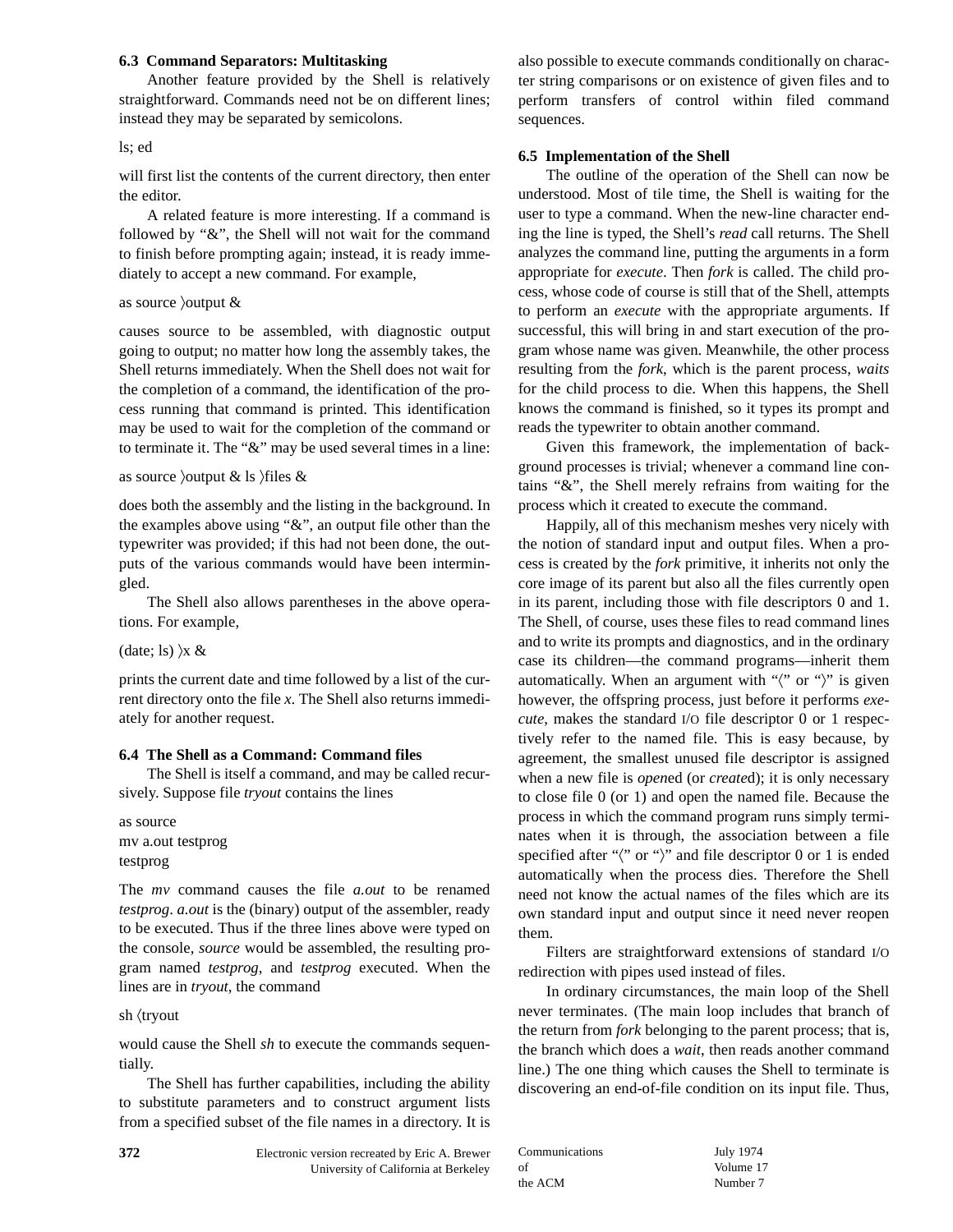when the Shell is executed as a command with a given input file, as in

## sh 〈comfile

the commands in *comfile* will be executed until the end of *comfile* is reached; then the instance of the Shell invoked by *sh* will terminate. Since this Shell process is the child of another instance of the Shell, the *wait* executed in the latter will return, and another command may be processed.

## **6.6 Initialization**

The instances of the Shell to which users type commands are themselves children of another process. The last step in the initialization of UNIX is the creation of a single process and the invocation (via *execute*) of a program called *init*. The role of *init* is to create one process for each typewriter channel which may be dialed up by a user. The various subinstances of *init* open the appropriate typewriters for input and output. Since when *init* was invoked there were no files open, in each process the typewriter keyboard will receive file descriptor 0 and the printer file descriptor 1. Each process types out a message requesting that the user log in and waits, reading the typewriter, for a reply. At the outset, no one is logged in, so each process simply hangs. Finally someone types his name or other identification. The appropriate instance of *init* wakes up, receives the log-in line, and reads a password file. If the user name is found, and if he is able to supply the correct password, *init* changes to the user's default current directory, sets the process's user ID to that of the person logging in, and performs an *execute* of the Shell. At this point the Shell is ready to receive commands and the logging-in protocol is complete.

Meanwhile, the mainstream path of *init* (the parent of all the subinstances of itself which will later become Shells) does a *wait*. If one of the child processes terminates, either because a Shell found an end of file or because a user typed an incorrect name or password, this path of *init* simply recreates the defunct process, which in turn reopens the appropriate input and output files and types another login message. Thus a user may log out simply by typing the endof-file sequence in place of a command to the Shell.

# **6.7 Other Programs as Shell**

The Shell as described above is designed to allow users full access to the facilities of the system since it will invoke the execution of any program with appropriate protection mode. Sometimes, however, a different interface to the system is desirable, and this feature is easily arranged.

Recall that after a user has successfully logged in by supplying his name and password, *init* ordinarily invokes the Shell to interpret command lines. The user's entry in tile password file may contain the name of a program to be invoked after login instead of the Shell. This program is free to interpret the user's messages in any way it wishes.

For example, the password file entries for users of a secretarial editing system specify that the editor *ed* is to be

**373** Electronic version recreated by Eric A. Brewer University of California at Berkeley used instead of the Shell. Thus when editing system users log in, they are inside the editor and can begin work immediately; also, they can be prevented from invoking UNIX programs not intended for their use. In practice, it has proved desirable to allow a temporary escape from the editor to execute the formatting program and other utilities.

Several of the games (e.g. chess, blackjack, 3D tic-tactoe) available on UNIX illustrate a much more severely restricted environment. For each of these an entry exists in the password file specifying that the appropriate gameplaying program is to be invoked instead of the Shell. People who log in as a player of one of the games find themselves limited to the game and unable to investigate the presumably more interesting offerings of UNIX as a whole.

# **7. Traps**

The PDP-11 hardware detects a number of program faults, such as references to nonexistent memory, unimplemented instructions, and odd addresses used where an even address is required. Such faults cause the processor to trap to a system routine. When an illegal action is caught, unless other arrangements have been made, the system terminates the process and writes the user's image on file *core* in the current directory. A debugger can be used to determine the state of the program at the time of the fault.

Programs which are looping, which produce unwanted output, or about which the user has second thoughts may be halted by the use of the *interrupt* signal, which is generated by typing the "delete" character. Unless special action has been taken, this signal simply causes the program to cease execution without producing a core image file.

There is also a *quit* signal which is used to force a core image to be produced. Thus programs which loop unexpectedly may be halted and the core image examined without prearrangement.

The hardware-generated faults and the interrupt and quit signals can, by request, be either ignored or caught by the process. For example, the Shell ignores quits to prevent a quit from logging the user out. The editor catches interrupts and returns to its command level. This is useful for stopping long printouts without losing work in progress (the editor manipulates a copy of the file it is editing). In systems without floating point hardware, unimplemented instructions are caught, and floating point instructions are interpreted.

# **8. Perspective**

Perhaps paradoxically, the success of UNIX is largely due to the fact that it was not designed to meet any predefined objectives. The first version was written when one of us (Thompson), dissatisfied with the available computer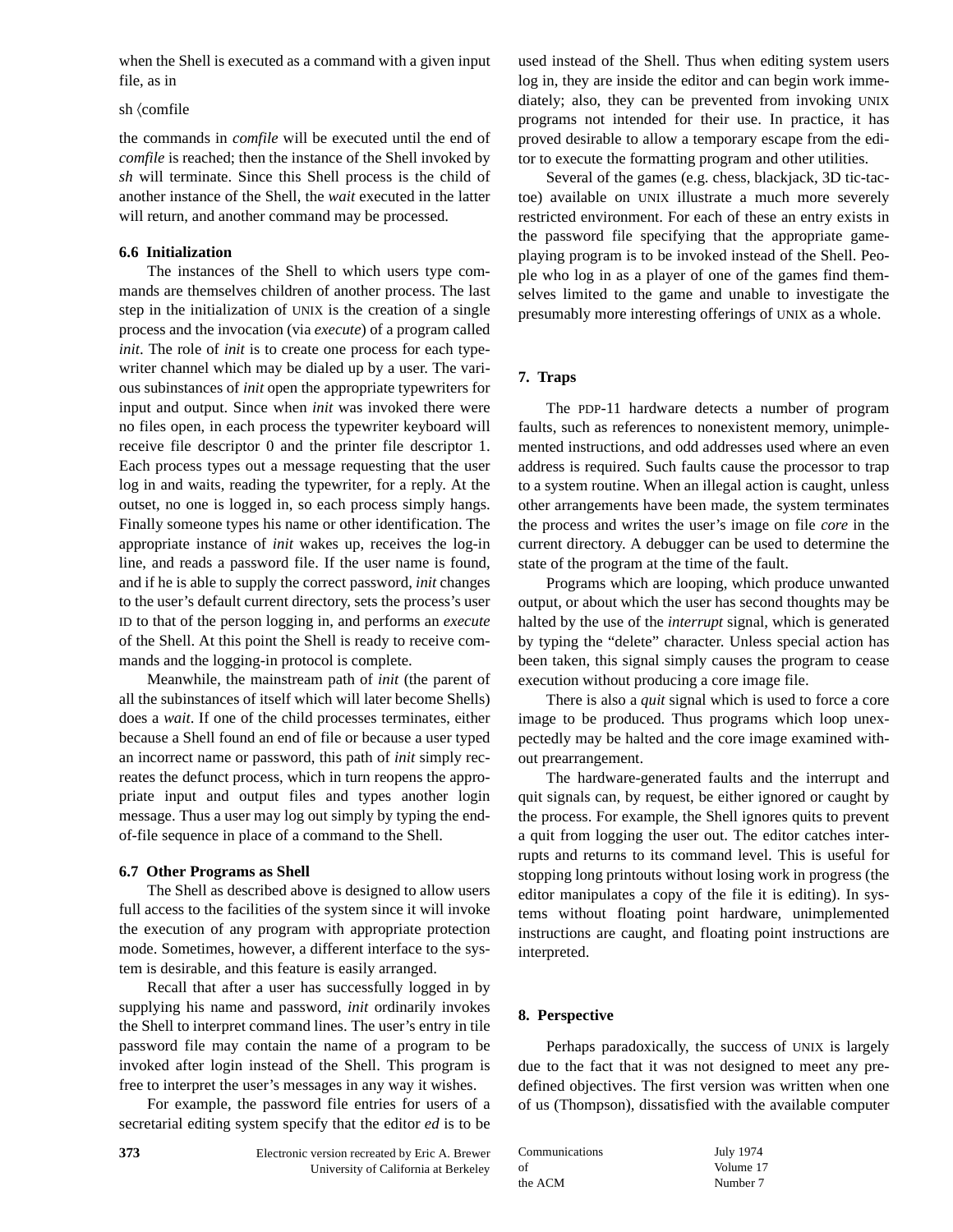facilities, discovered a little-used system PDP-7 and set out to create a more hospitable environment. This essentially personal effort was sufficiently successful to gain the interest of the remaining author and others, and later to justify the acquisition of the PDP-11/20, specifically to support a text editing and formatting system. Then in turn the 11/20 was outgrown, UNIX had proved useful enough to persuade management to invest in the PDP-11/45. Our goals throughout the effort, when articulated at all, have always concerned themselves with building a comfortable relationship with the machine and with exploring ideas and inventions in operating systems. We have not been faced with the need to satisfy someone else's requirements, and for this freedom we are grateful.

Three considerations which influenced the design of UNIX are visible in retrospect.

First, since we are programmers, we naturally designed the system to make it easy to write, test, and run programs. The most important expression of our desire for programming convenience was that the system was arranged for interactive use, even though the original version only supported one user. We believe that a properly designed interactive system is much more productive and satisfying to use than a "batch" system. Moreover such a system is rather easily adaptable to noninteractive use, while the converse is not true.

Second there have always been fairly severe size constraints on the system and its software. Given the partiality antagonistic desires for reasonable efficiency and expressive power, the size constraint has encouraged not only economy but a certain elegance of design. This may be a thinly disguised version of the "salvation through suffering" philosophy, but in our case it worked.

Third, nearly from the start, the system was able to, and did, maintain itself. This fact is more important than it might seem. If designers of a system are forced to use that system, they quickly become aware of its functional and superficial deficiencies and are strongly motivated to correct them before it is too late. Since all source programs were always available and easily modified on-line, we were willing to revise and rewrite the system and its software when new ideas were invented, discovered, or suggested by others.

The aspects of UNIX discussed in this paper exhibit clearly at least the first two of these design considerations. The interface to the file system, for example, is extremely convenient from a programming standpoint. The lowest possible interface level is designed to eliminate distinctions between the various devices and files and between direct and sequential access. No large ''access method" routines are required to insulate the programmer from the system calls; in fact, all user programs either call the system directly or use a small library program, only tens of instructions long, which buffers a number of characters and reads or writes them all at once.

Another important aspect of programming convenience is that there are no "control blocks" with a complicated structure partially maintained by and depended on by the file system or other system calls. Generally speaking, the contents of a program's address space are the property of the program, and we have tried to avoid placing restrictions on the data structures within that address space.

Given the requirement that all programs should be usable with any file or device as input or output, it is also desirable from a space-efficiency standpoint to push device-dependent considerations into the operating system itself. The only alternatives seem to be to load routines for dealing with each device with all programs, which is expensive in space, or to depend on some means of dynamically linking to the routine appropriate to each device when it is actually needed, which is expensive either in overhead or in hardware.

Likewise, the process control scheme and command interface have proved both convenient and efficient. Since the Shell operates as an ordinary, swappable user program, it consumes no wired-down space in the system proper, and it may be made as powerful as desired at little cost, In particular, given the framework in which the Shell executes as a process which spawns other processes to perform commands, the notions of I/O redirection, background processes, command files, and user-selectable system interfaces all become essentially trivial to implement.

## **8.1 Influences**

The success of UNIX lies not so much in new inventions but rather in the full exploitation of a carefully selected set of fertile ideas, and especially in showing that they can be keys to the implementation of a small yet powerful operating system.

The *fork* operation, essentially as we implemented it, was present in the Berkeley time-sharing system [8]. On a number of points we were influenced by Multics, which suggested the particular form of the I/O system calls [9] and both the name of the Shell and its general functions, The notion that the Shell should create a process for each command was also suggested to us by the early design of Multics, although in that system it was later dropped for efficiency reasons. A similar scheme is used by TENEX [10].

# **9. Statistics**

The following statistics from UNIX are presented to show the scale of the system and to show how a system of this scale is used. Those of our users not involved in document preparation tend to use the system for program development, especially language work. There are few important "applications" programs.